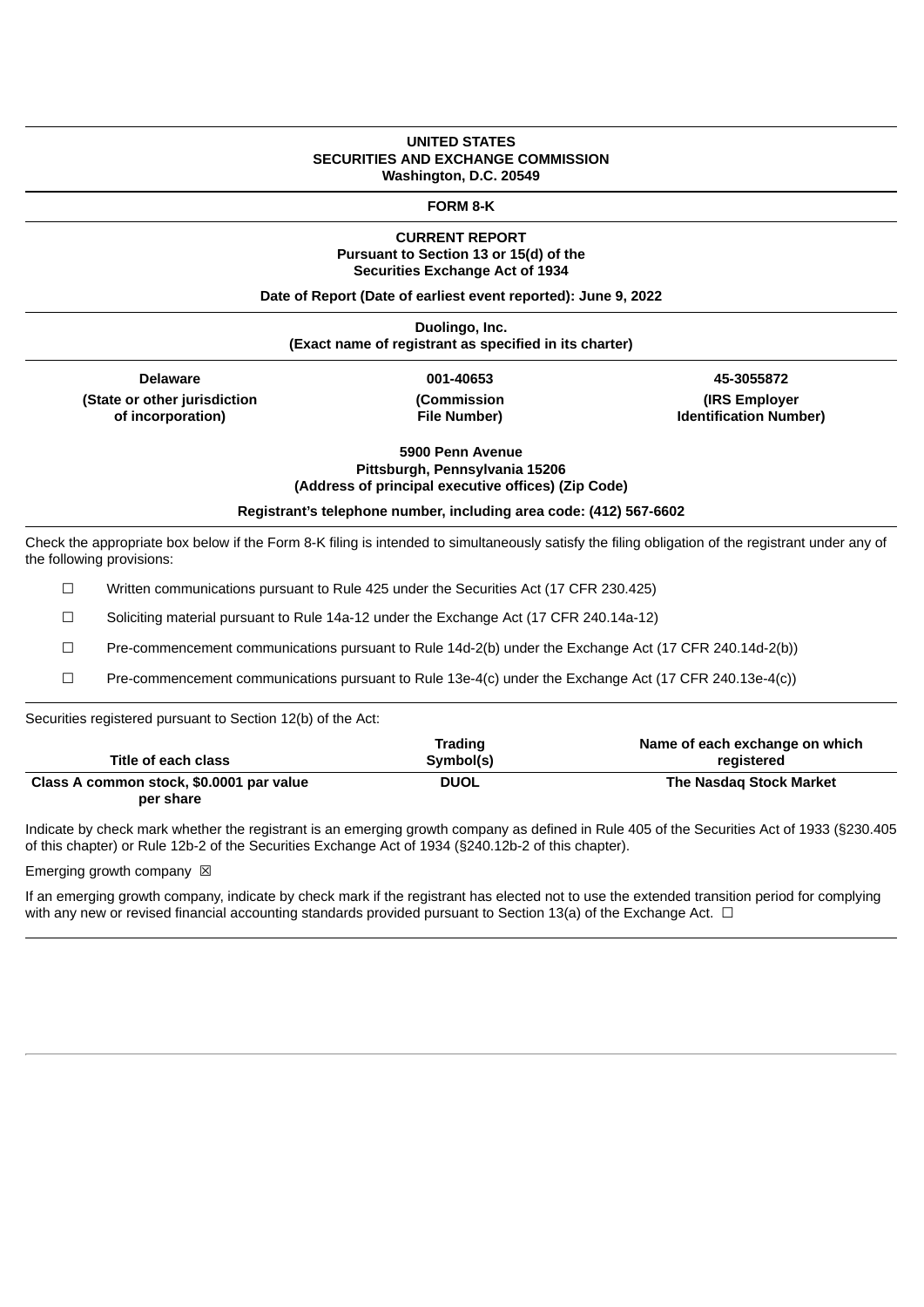#### **Item 5.07. Submission of Matters to a Vote of Security Holders.**

On June 9, 2022, Duolingo, Inc. (the "Company") held its 2022 Annual Meeting of Stockholders (the "Annual Meeting"). At the Annual Meeting, a total of 39,104,990 shares of the Company's Class A common stock and Class B common stock (collectively, the "Common Stock") were present in person or represented by proxy at the Annual Meeting, representing approximately 78.05% in voting power of of the Company's outstanding Common Stock as of the April 12, 2022 record date. Each share of Class A common stock is entitled to one vote, and each share of Class B common stock is entitled to 20 votes and voted together as a class on each of the proposals described below. The following are the voting results for the proposals considered and voted upon at the Annual Meeting, each of which were described in the Company's definitive Proxy Statement on Schedule 14A filed with the Securities and Exchange Commission on April 22, 2022.

**Proposal 1** — Election of three Class I directors to hold office until the Company's annual meeting of stockholders to be held in 2025 and until his or her respective successor has been duly elected and qualified.

| <b>NOMINEE</b> | Votes FOR   | <b>Votes WITHHELD</b> | Broker Non-Votes |
|----------------|-------------|-----------------------|------------------|
| Bing Gordon    | 196.299.641 | 1,200,245             | 5,042,402        |
| John Lilly     | 197.490.900 | 8.986                 | 5,042,402        |
| Laela Sturdy   | 196,258,373 | 1,241,513             | 5,042,402        |

**Proposal 2** — Ratification of the appointment of Deloitte & Touche LLP as the Company's independent registered public accounting firm for the year ending December 31, 2022.

| -^-<br>Votes<br>◡                            | $.54$ $\text{N}$<br>votes | <b>BSTAIN</b><br>≞⊢   | : Non-Votes<br>Broker |
|----------------------------------------------|---------------------------|-----------------------|-----------------------|
| .099<br>״∩י<br>$\Delta \Delta \Delta$<br>ے ت | 12 <sup>7</sup><br>⊸∽     | 7 <sup>2</sup><br>88. | $-$                   |

Based on the foregoing votes, the director nominees were elected and Proposal 2 was approved.